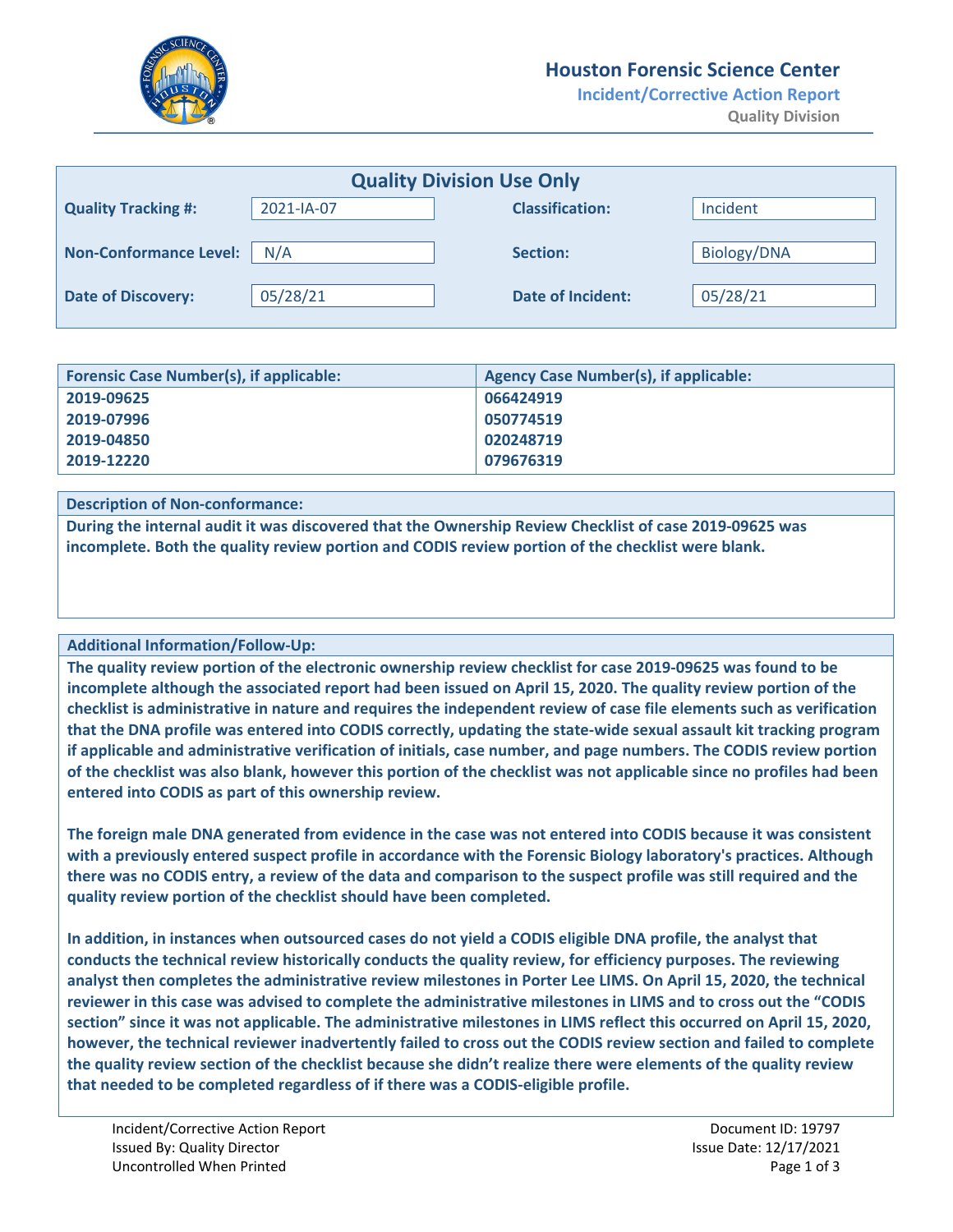

**Incident/Corrective Action Report Quality Division**

**The date of this incident coincides with the timeframe when the Forensic Biology section was transitioning to virtual casework due to the COVID-19 pandemic. At the start of this transition most analysts were performing technical reviews on outsourced cases (OUTTs), and as analysts were comfortable returning to work on-site, some were transitioned out of performing OUTTs. By the end of August 2020, only three analysts were routinely performing OUTTs. By the end of October 2020 two of the three analysts transitioned out of completing OUTTs. The technical reviewer for case 2019-09625 did not often perform ownership reviews.** 

**In addition, this was also a transition period between two Ownership Review Checklists. A revised Ownership Review Checklist was published on April 6, 2020, to allow for documentation of reviews conducted remotely as the Forensic Biology section transitioned to a virtual workflow as a result of the COVID-19 pandemic. The new Ownership Review Checklist introduced and reorganized some tasks from the CODIS review portion to the newly added quality review portion to allow more clarity around who performed which task. The CODIS review and quality review portions of the checklist were routinely completed by staff working on-site whereas the portions of the checklist completed by the analyst and the technical reviewer could be completed remotely. The checklist had been recently published when this oversight occurred.** 

**The Forensic Biology section transitioned to a more virtual casework workflow on August 5, 2021.** 

**Summary of Root Cause Analysis: Note: Incidents are documented for tracking purposes and trend analysis. Root Cause Analysis is not required for incidents. N/A**